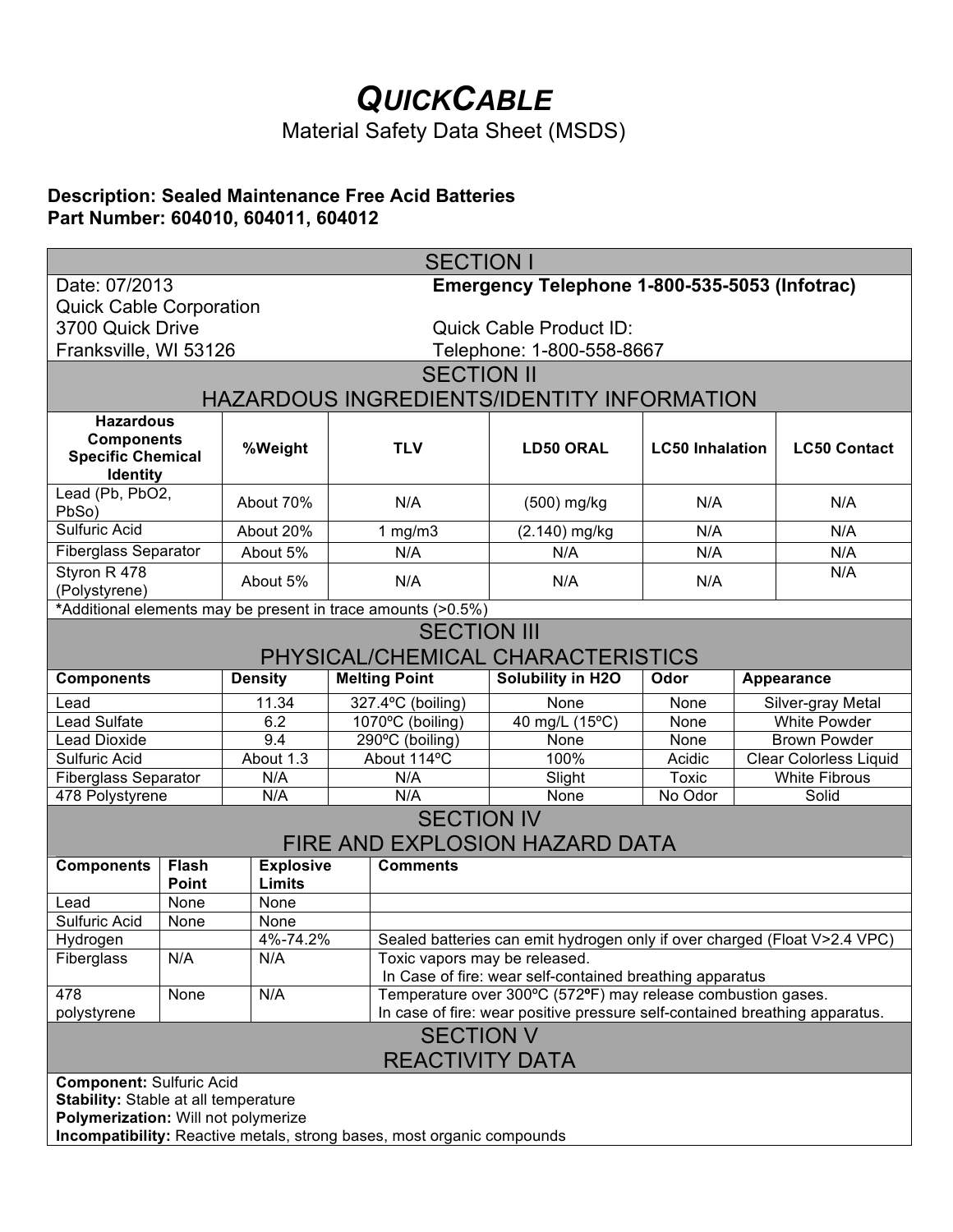**Decomposition Products:** Sulfuric dioxide, trioxide, hydrogen sulfide, hydrogen  **Conditions to Avoid:** Prohibit smoking, sparks etc. From battery charging area. Avoid mixing acid with other chemicals.

#### SECTION VI HEALTH HAZARD DATA

 **Lead:** The toxic effects of lead are accumulative and slow to appear. It affects the kidneys, reproductive, and central nervous system.

 The symptoms of lead overexposure are anemia, vomiting, headache, stomach pain (lead colic), dizziness, loss of appetite, and muscle

 and joint pain. Exposure to lead from a battery most often occurs during lead reclaim operations through the breathing or ingestion of

lead dusts and fumes. This data must be passed to any scrap or smelter when a battery is resold.

 **Sulfuric Acid:** Sulfuric acid is a strong corrosive; contact with acid can cause severe burns on the skin and in the eyes. Ingestion of

 sulfuric acid will cause GI tract burns. Acid can be released if the battery case is damaged or if the vents are tampered with.

 **Fiberglass Separator:** Fibrous glass is an irritant of the upper respiratory tract, skin and eyes. For overexposure up to 10F/CC use MSA

 Comfoll with type H filter. About 10F/CC up to 50F/CC use Ultra-Twin with type H filter. NTP or OSHA does not consider this

product a carcinogen.

 **Sulfuric Acid Precautions:** 

**Skin Contact:** Flush with water, see physician if contact area is large or if blisters form

 **Eye Contact:** Call a physician immediately and flush with water until physician arrives

 **Ingestion:** Call a physician. If patient is conscious, flush mouth with water, have the patient drink milk or sodium bicarbonate

 **\*\*Do Not Give Anything To An Unconscious Person\*\*** 

#### SECTION VII

### PRECAUTIONS FOR SAFE HANDLING AND USE

**Steps to Take in Case of Leaks or Spills:** If sulfuric acid is spilled from a battery, neutralize the acid with sodium bicarbonate (baking

soda), Sodium Carbon (soda ash), or Calcium oxide (lime)

Flush the area with water, discard to the sewage system. Do not allow unneutralized acid into the sewage system.

 **Water Disposal Method:** Neutralized acid may be flushed down the sewer. Spent batteries must be treated as hazardous waste and

 disposed of according to local, state, and federal regulations. A copy of this material safety data must be applied to any scrap dealer or

secondary smelter with battery.

## **SECTION VIII** CONTROL MEASURES

 **Skin:** Rubber Gloves, apron. Protective equipment must be worn if battery is cracked or otherwise damaged. **Respiratory:** Respirator (for lead). A respirator should be worn during reclaim operation if the TLV exceeded. **Eyes:** Safety goggles, face shield.

## SECTION IX OTHER REGULATORY INFORMATION

#### **Transportation Requirements:**

 We herby certify that our SLA batteries-maintenance free rechargeable sealed acid batteries conform in the UN2800, DOT/I.A.T.A. We further certify that under (I.A.T.A.) Dangerous Goods Regulations, 41st edition, UN2800 provision A67 and the (D.O.T.), CFR 49 section 173.159 paragraph, our batteries having met the related conditions are Exempt from hazardous goods regulations, and therefore are unrestricted for transportation by any means, Batteries must be protected so as to prevent short circuit, and must be securely packaged, and containers must be "Non-Spilled" or "Non-spillable battery".

#### **For your reference:**

 IATA Dangerous Goods regulation, 41st edition, 4.4 special provisions: Non-spillable batteries are considered to be non-dangerous if at packaged for transport, the terminals are protected from short circuit. temperature of 55ºC (130ºF), the electrolyte will not flow form a ruptured or cracked case and there is no free liquid to flow and if, when

This information is accurate to the best of Quick Cable Corporation's knowledge or obtained from sources believed by